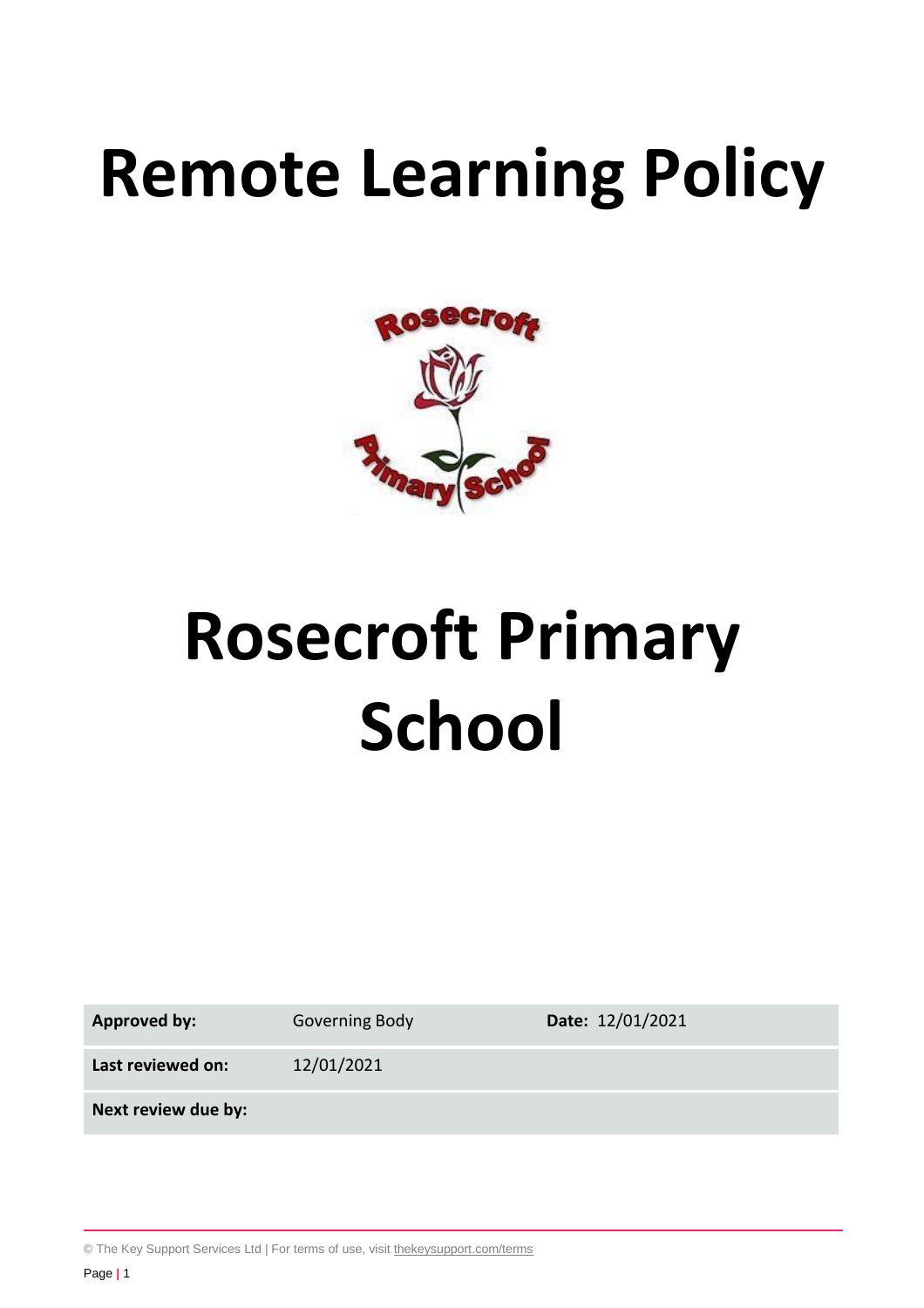# **Contents**

<sup>©</sup> The Key Support Services Ltd | thekeysupport.com/terms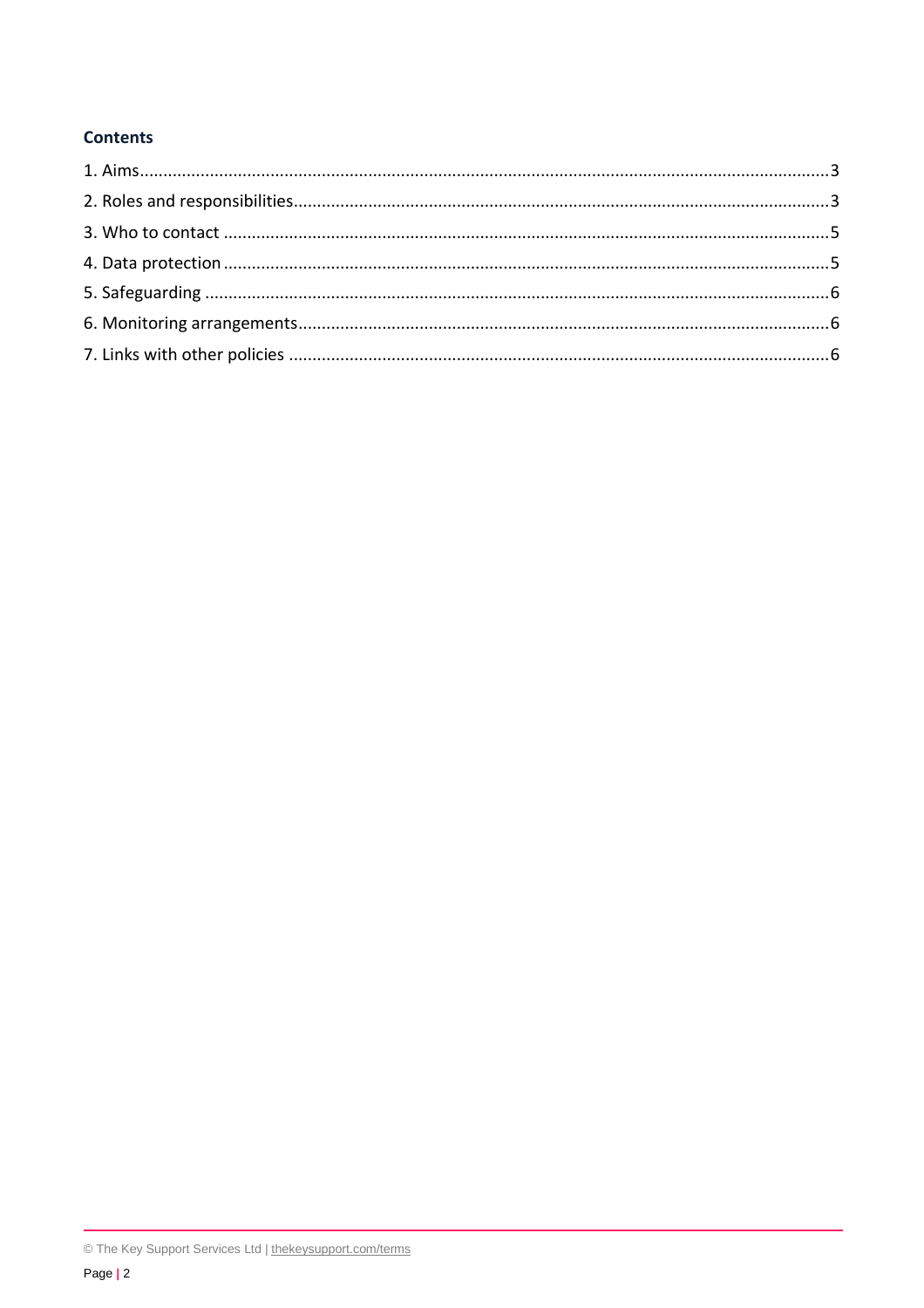# <span id="page-2-0"></span>**1. Aims**

This remote learning policy for staff aims to:

- Ensure consistency in the approach to remote learning for pupils who aren't in school
- Set out expectations for all members of the school community with regards to remote learning
- Provide appropriate guidelines for data protection
- Ensures pupils unable to attend school remain fully included within the school community

# <span id="page-2-1"></span>**2. Roles and responsibilities**

#### **Senior leaders**

SLT are responsible for:

- Co-ordinating the remote learning approach across the school
- Monitoring the effectiveness of remote learning
- Monitoring the security of remote learning systems, including data protection and safeguarding consideration

#### **Designated safeguarding Lead**

The DSL is responsible for any safeguarding concerns, including those related to Remote Learning.

#### **Teachers**

When providing remote learning, teachers must be available between 9-12 and 1-3.15pm on their work days. If they're unable to work for any reason during this time, for example due to sickness or caring for a dependent, they should report this using the normal absence procedure.

When providing remote learning, teachers are responsible for:

# Setting work –

- Teachers will provide learning for their bubble. The amount of work they need to provide is daily Maths and English lessons plus a daily foundation subject each week. Daily phonics lessons will be planned for KS1 and EYFS, and SPAG/Reading lessons for KS2.
- Teachers will use resources from the Power of Reading, White Rose, Oak National Academy, as well as other resources identified as meeting the curriculum needs.
- The work will be set weekly.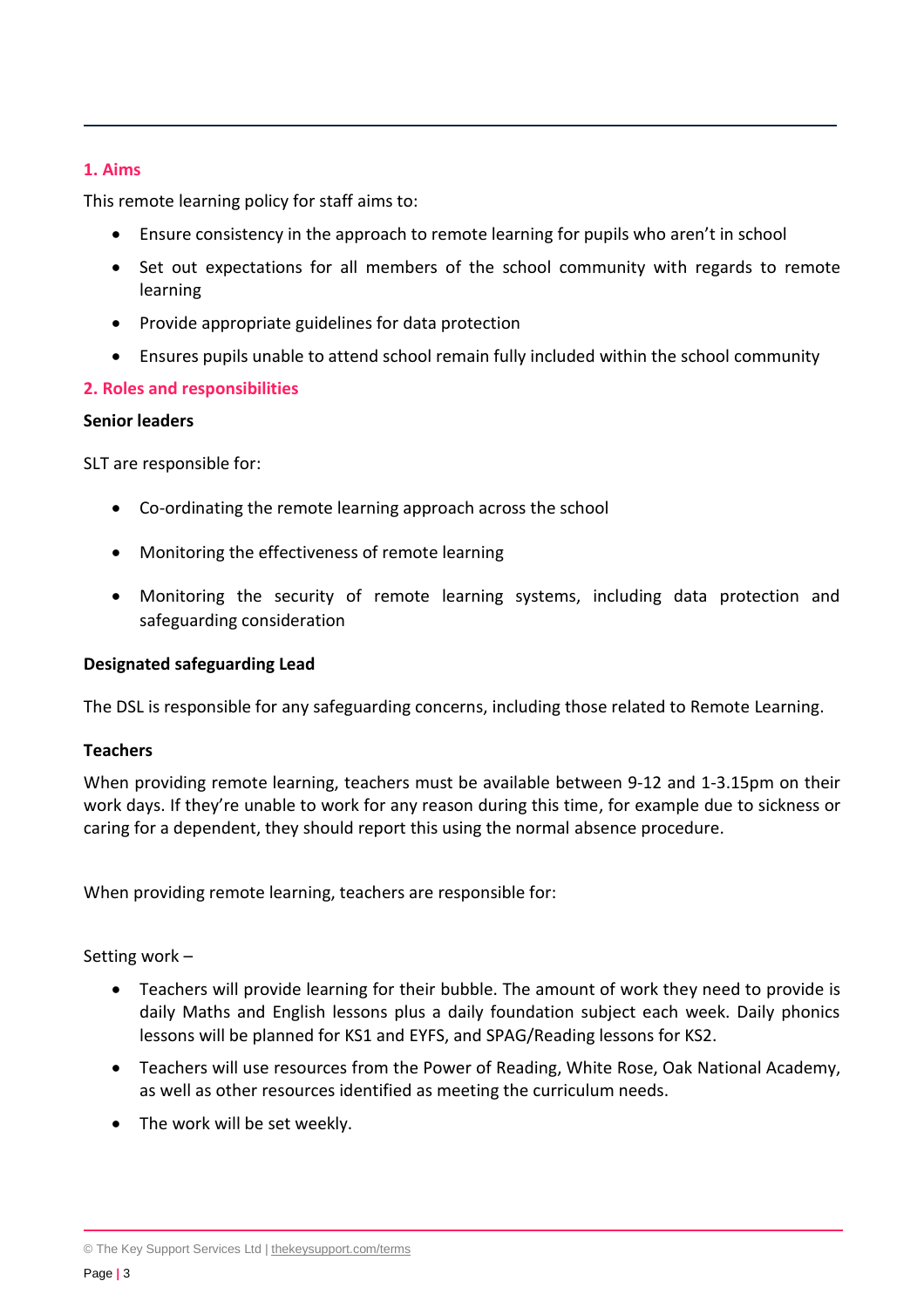- Work will be uploaded weekly onto the website. The work can then be accessed at home, printed by staff who are on site, ready for parents to collect.
- A weekly plan will accompany the home learning to support families on how to structure the week.
- Recorded videos will be made and sent out via our Scholar Pack system.

Providing feedback on work:

- Pupils can email work to their class teacher. All work submitted will be acknowledged by the bubble team. Feedback will be given.
- Keeping in touch with pupils who aren't in school and their parents will be done over the course of the week. This will be done by a member of the bubble and any concerns noted.
- Emails from parents will be monitored by the class teacher and responded to during the week.

#### **Teaching assistants**

When assisting with remote learning, teaching assistants must be available between their normal hours of work.

If they're unable to work for any reason during this time, for example due to sickness or caring for a dependent, they should report this using the normal absence procedure.

When assisting with remote learning, teaching assistants are responsible for:

- Supporting pupils who aren't in school with learning remotely  $-$ 
	- When requested by the Head Teacher/Deputy Headteacher/Assistant Headteacher/Remote Learning Manager/SENDCO
	- Will liaise with the class teachers to support planning and resourcing differentiated learning
	- Will support with the phone calls to those pupils at home

Teaching assistants will also be working in school, supporting their allocated bubble.

#### **Pupils and parents**

Staff can expect pupils learning remotely to:

- Be contactable during the school day although consider they may not always be in front of a device the entire time
- Seek help if they need it, from teachers or teaching assistants
- Alert teachers if they're not able to complete work

© The Key Support Services Ltd | [thekeysupport.com/terms](https://thekeysupport.com/terms-of-use)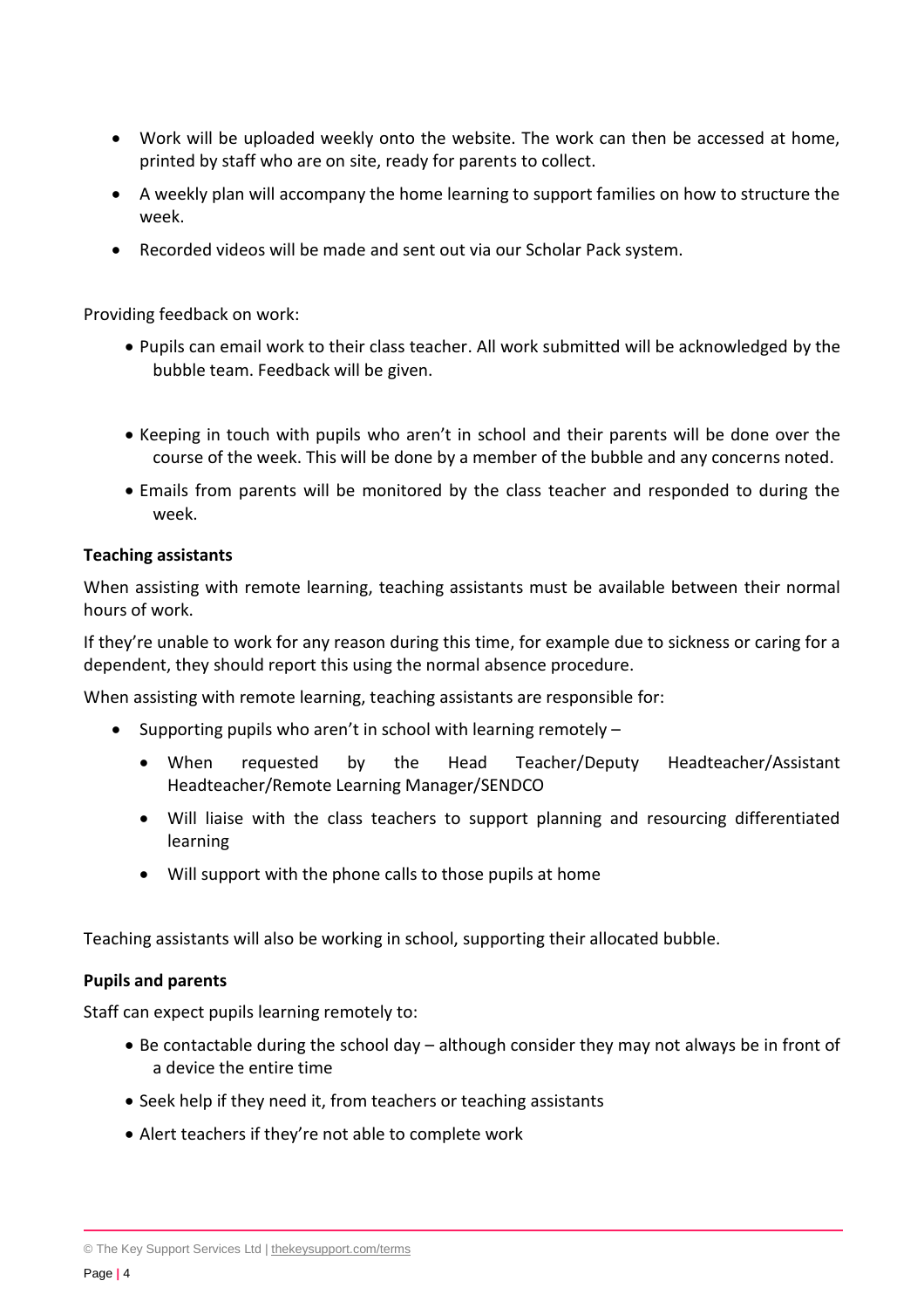Staff can expect parents with children learning remotely to:

- Make the school aware if their child is sick or otherwise can't complete work
- $\bullet$  Seek help from the school if they need it if you know of any resources staff should point parents towards if they're struggling, include those here
- Be respectful when making any complaints or concerns known to staff

#### **Governing board**

The governing board is responsible for:

- Monitoring the school's approach to providing remote learning to ensure education remains as high quality as possible
- Ensuring that staff are certain that remote learning systems are appropriately secure, for both data protection and safeguarding reasons

#### <span id="page-4-0"></span>**3. Who to contact**

If staff have any questions or concerns about remote learning, they should contact the following individuals:

- Issues in setting work talk to the relevant subject lead/Assistant Headteacher/Remote Learning Manager or SENCO
- $\bullet$  Issues with behaviour talk to the Deputy Head
- $\bullet$  Issues with IT contact JC Commtech
- Issues with their own workload or wellbeing talk to their line manager
- Concerns about data protection talk the Business Manager
- Concerns about safeguarding talk to the DSL

#### <span id="page-4-1"></span>**4. Data protection**

#### **Accessing personal data**

When accessing personal data for remote learning purposes:

- Staff are able to access parent contact details via Scholar Pack.
- Parent and Child contact details must not be shared with a third party.

#### **Keeping devices secure**

All staff members will take appropriate steps to ensure their devices remain secure. Wherever possible, school devices must be used. Device security includes, but is not limited to:

 Keeping the device password-protected – strong passwords are at least 8 characters, with a combination of upper and lower-case letters, numbers and special characters (e.g. asterisk or currency symbol)

© The Key Support Services Ltd | [thekeysupport.com/terms](https://thekeysupport.com/terms-of-use)